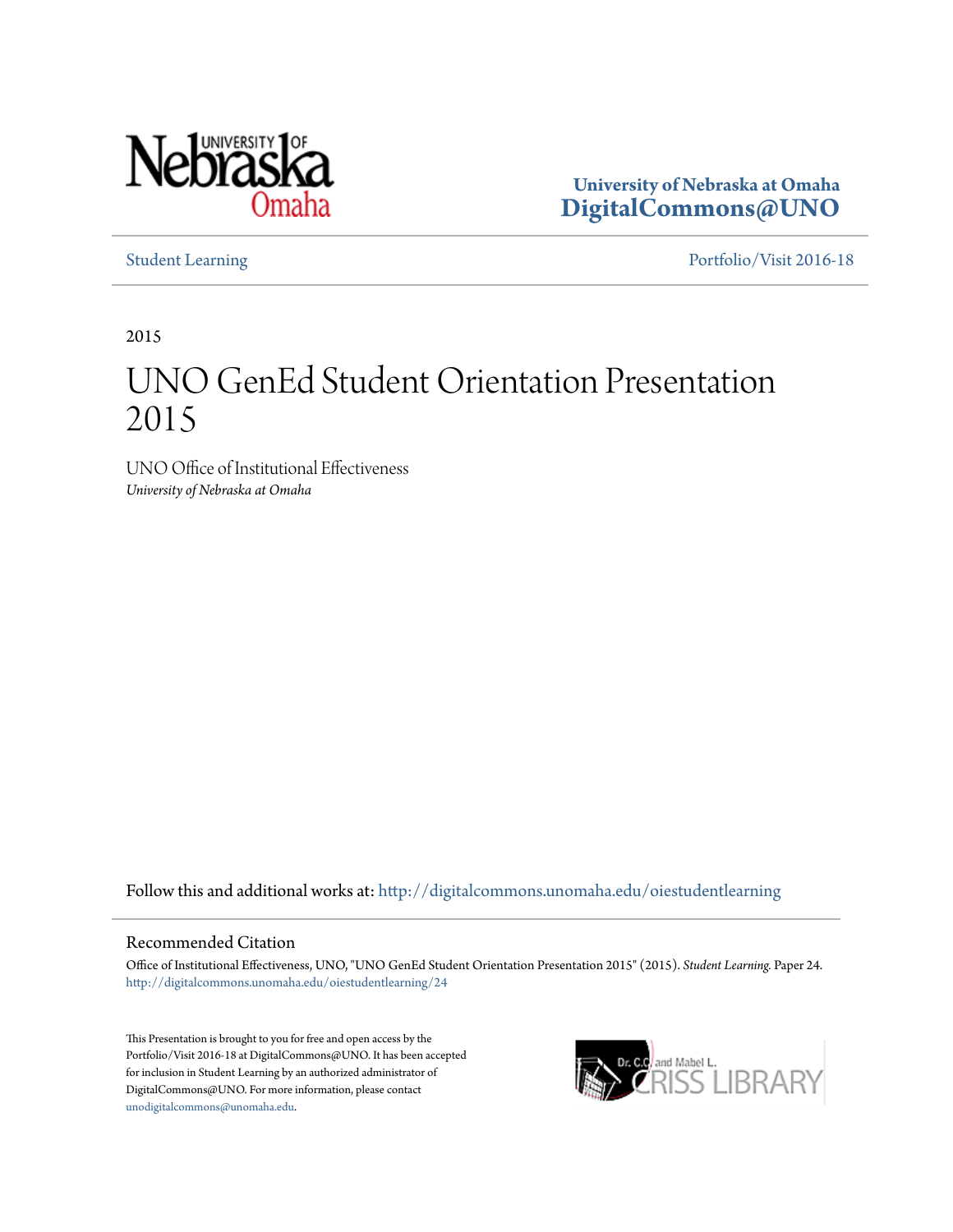

## Things Employers Look for in New College Graduates



While you may think that choosing the "right" major is key to getting a good job, your longterm professional success will depend far more on acquiring the right skills for a rapidly changing workplace.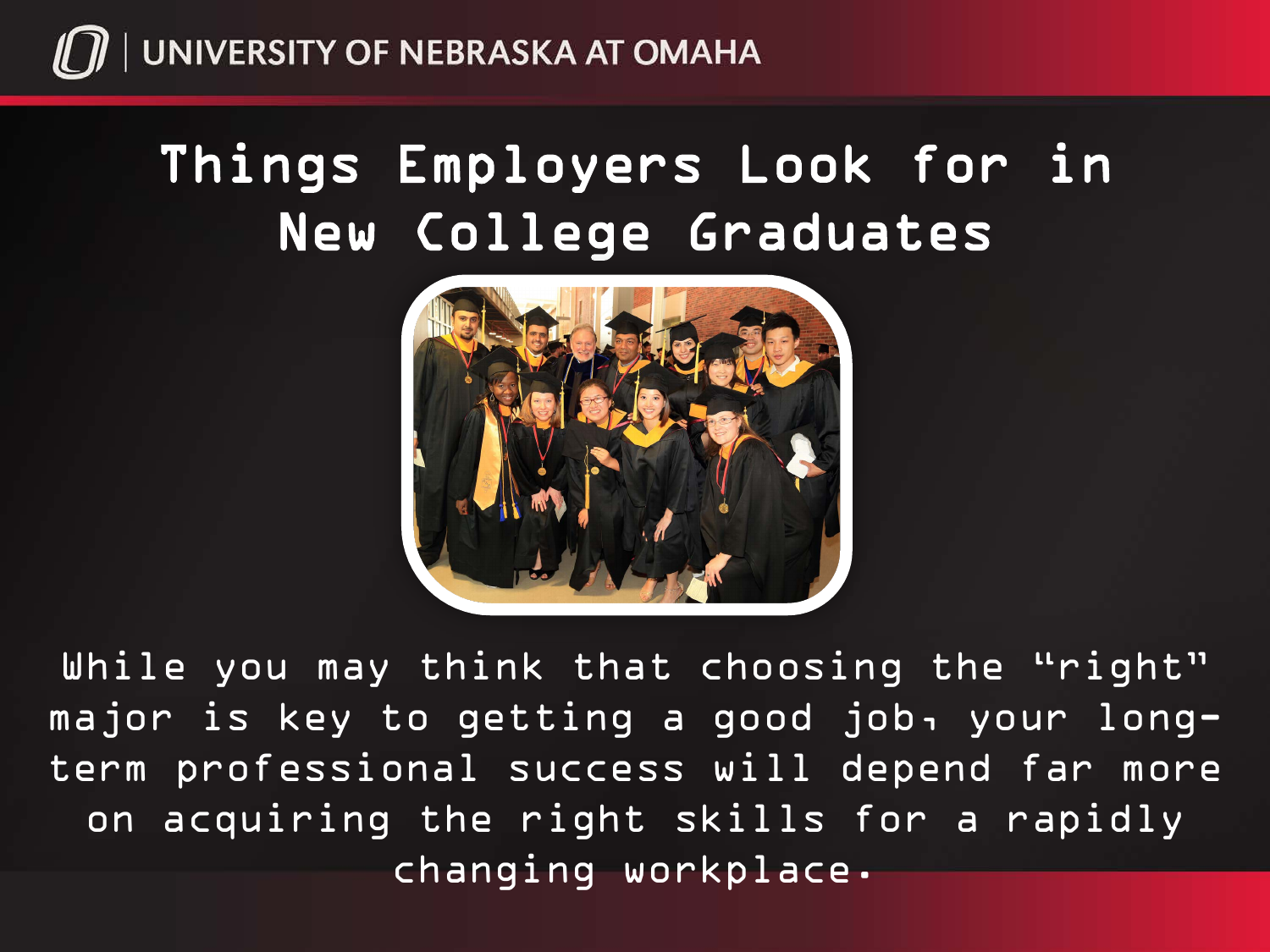### $\eta$  | UNIVERSITY OF NEBRASKA AT OMAHA

The ability to work well in teams—especially with people different from yourself

The ability to write and speak well

The ability to think clearly about complex problems

The ability to analyze a problem to develop workable solutions

An understanding of global context in which work is now done

The ability to be creative and innovative in solving problems

The ability to apply knowledge and skills in new settings A strong sense of ethics and integrity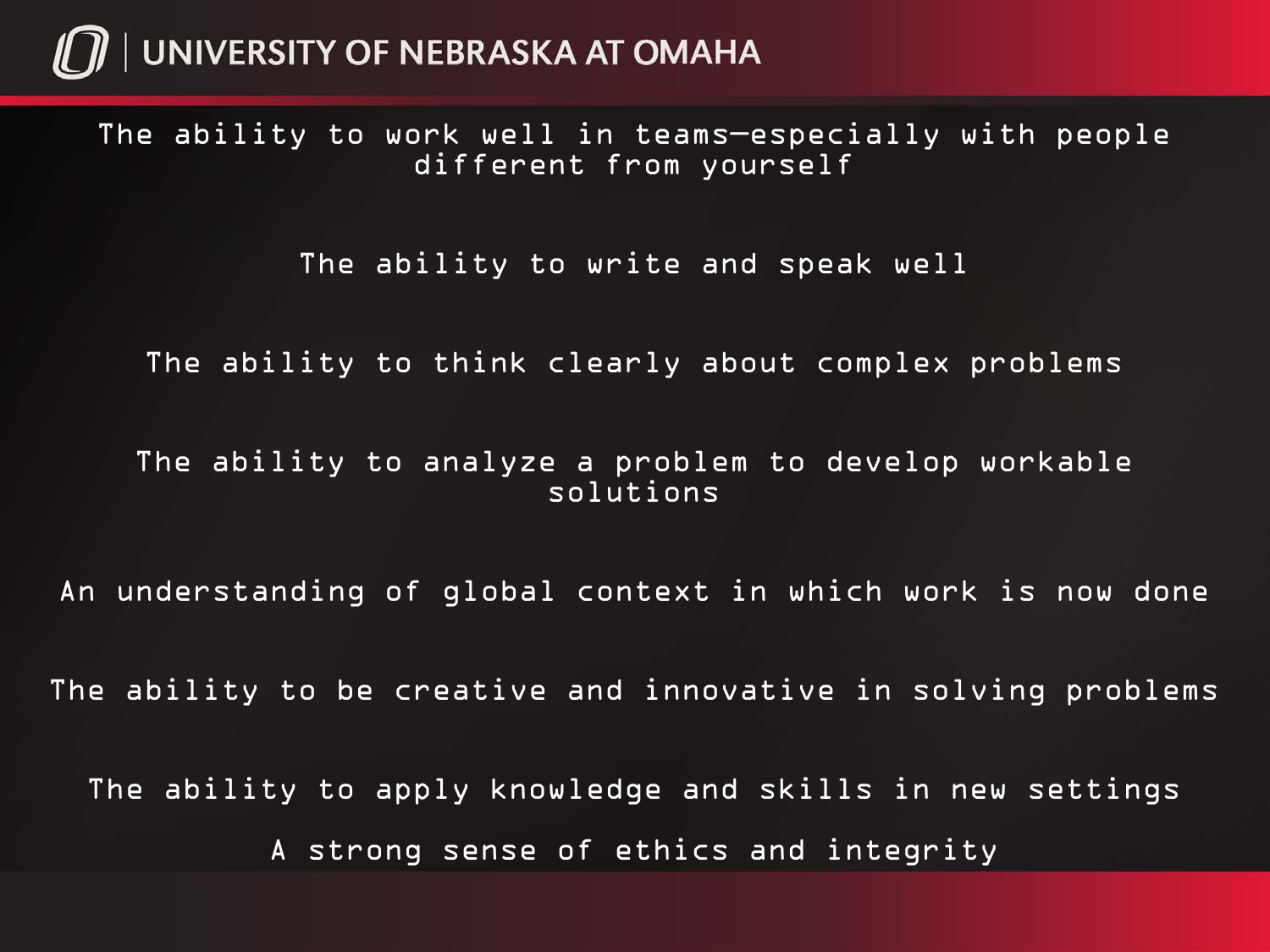

### RECIPE FOR A COLLEGE DEGREE Essential Ingredients: General Education Curriculum College Requirements Major Requirements Extra "Seasoning": Campus Activities Internships Service Learning Major Requirements College Requirements General Education Curriculum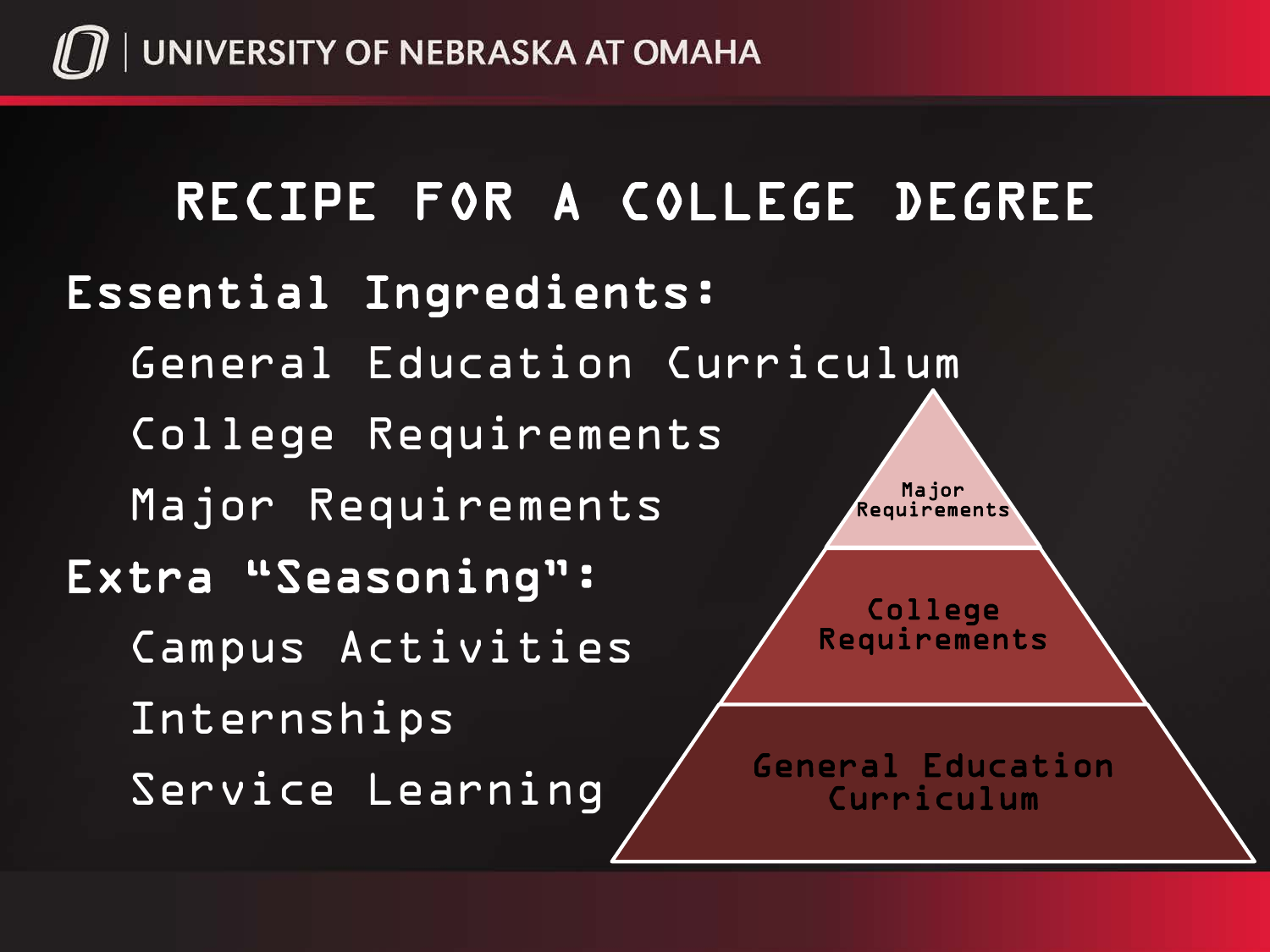

## GENERAL EDUCATION CURRICULUM

#### 15 credits Fundamental Academic Skills

- 3 credits English Composition I
- 3 credits English Composition II
- 3 credits Intermediate Algebra
- 3 credits Fundamentals of Public Speaking
- 3 credits Writing in the Discipline



### 25 credits Distribution Requirements

- 9 credits Social Science
- 7 credits Natural Science
- 9 credits Humanities/Fine Arts
- 6 credits Diversity Requirements 3 credits US Diversity 3 credits Global Diversity